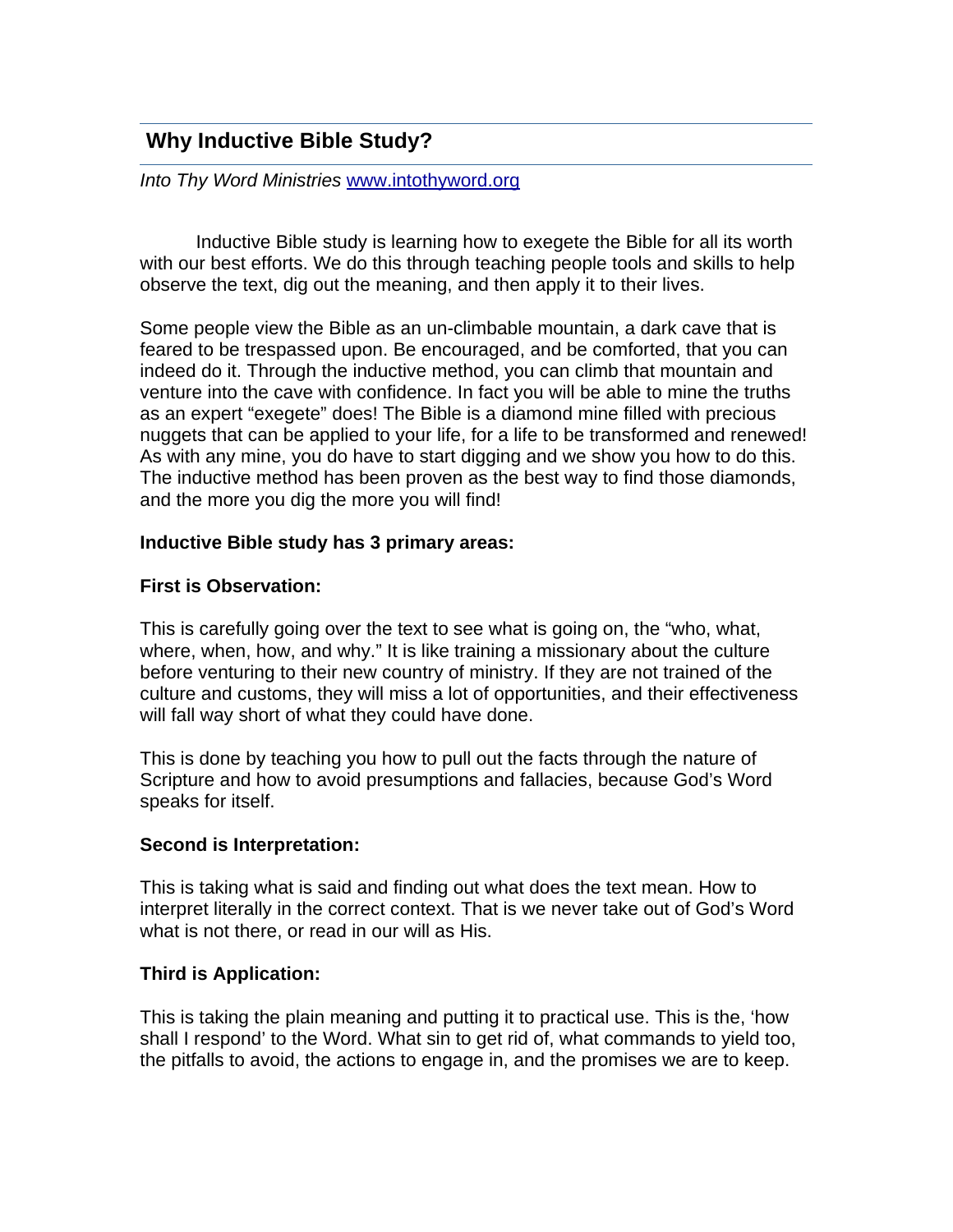#### **What are the other ways to study the Bible?**

There are many ways to study the Bible and the best way is that you do it!

There are three common ways to study the Bible and all have their advantages and shortfalls.

**First is the 'Deductive Approach':** This is the common way of reading the Bible. The reader acts as a detective; which is good at first, as we all need to deduct what the Bible says. This form usually starts with a premise such as a topic or idea and then pulls out the relative ideas. This deductive method tends to skip the key process that helps you organize what the text says in a logical manner. Thus you skip and miss a lot and do not get out of your Bible reading what you should. The danger is that when ideas are pulled out of their context, they result in theology, interpretation, and application that may not exist.

**Second is the 'Opinion Approach':** This form uses the personality of the reader as the template to gathering the information from the text. That all that is read and studied is compared to their experience and education. The reader has the tendency to go to the text with firm preconceived ideas. The pitfall is even if you are a seminary grad and experienced pastor, you will miss a lot and get things wrong.

In the above approaches, the reader plows into the Bible without knowing how to do it. Like using a cookbook without understanding how to cook or what the measurements and ingredients mean. So your meal will be less than what may have been intended. Thus, the Bible reader becomes confused, overwhelmed, and frustrated. Of course there is always a benefit to just read the Bible. Our point is we can do it much better and gain more for our lives as His child.

**Third is the 'Inductive Method':** The Inductive approach looks at the whole text in its context and pulls out facts, interprets them, and then applies them. There are no pitfalls with this method as long as the 'exegete' is honest to the text.

#### **So what is special and unique about your ministry?**

We wholeheartedly believe and teach the 'inductive Bible study method.' What we do is teach it in such a way that you can draw out even more, by using proven ways on how we learn and assimilate information. How God created us to absorb and learn, and applying that to better understand His Word. We combined this with the exegetical methods pastors learn in Seminary. Our call is to produce the best way possible to teach others how to study the Bible.

The inductive method of Observation, then Interpretation and then Application is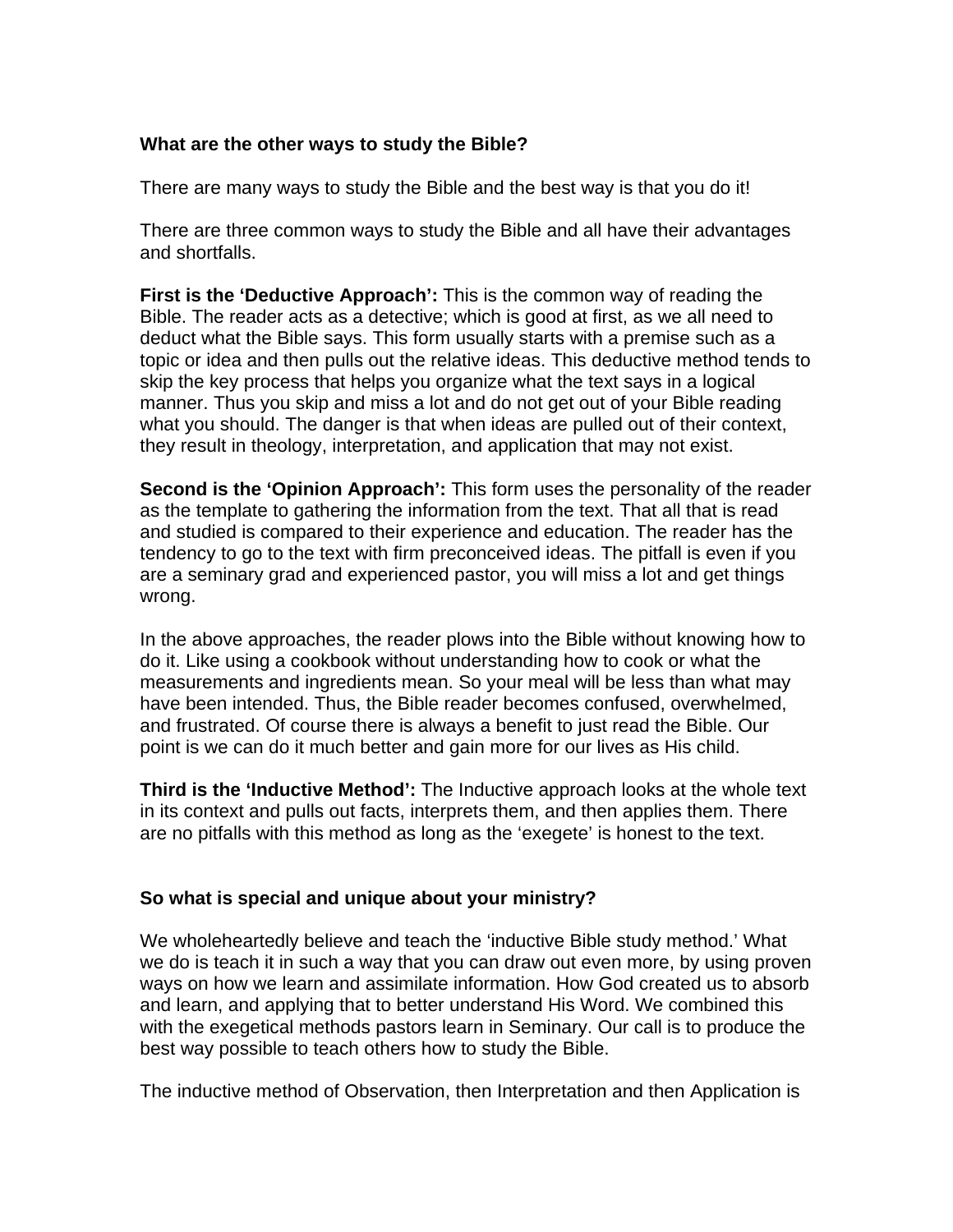a great way to study God's Word. We teach, inspire, and encourage you further, the way the great exegetes and preachers do. Why are some people great at teaching and others not? Because the ones who are good at it, are good at digging out the Bible's insights without compromising the integrity of the text. We teach you how to do this.

With 'Into Thy Word,' we have an 8-step process. At the heart, are the 3 steps of Observation, Interpretation, and Application. Our extra steps are not to be convoluted, but allow you to draw out even more. Because we capitalize on how our minds work, so you get more out of your experience in His Word.

Because of the way our minds naturally work, we expanded the 3 step 'Inductive' process into 8 steps. This is done in a logical and systematic way. This is not adding irrelevant information, causing distraction, or making it convoluted, but rather making the process easier and more insightful.

Our unique process of 'Into Thy Word' allows each step to build upon the previous step in a logical and systematic way, which paves the way for the next step. So you learn more and are able to progress at your own level.

The first two steps are designed to prepare you to enter the relationship of Bible reading. Because you are going before a holy God, and you need to do it in a reverent way.

- **STEP I: "KNOWING THE KNOWABLE:"** BRINGING OUR MIND TO BE RIGHT WITH GOD! This is about Prayer and Attitude, two essential factors that will enable you to excel if you do, or fail if you do not.
- **STEP II: "HOW":** THE METHOD OF GETTING INTO GOD'S WORD This step is showing you how to start, choosing your text, and how to go about it.

The next 5 steps are the inductive process of observing then learning, then applying it into your life.

- **STEP III: "OBSERVE IT"** ASK WHAT DOES IT SAY?! This has to transpire so we can dig out what is there.
- **STEP III (B): "**OBSERVE IT" ASK WHAT DOES IT MEAN? Since we naturally interpret and jump to conclusions in our fallen human thinking, we just start the interpretation process, because you are going to do it anyway. We then place a 'governor' to slow you down, without sacrificing your enthusiasm and creativity, so we can do it right.
- **STEP IV: "QUESTIONS":** ASK AND LEARN!!! We then ask key essential questions to dig out more that we may have missed.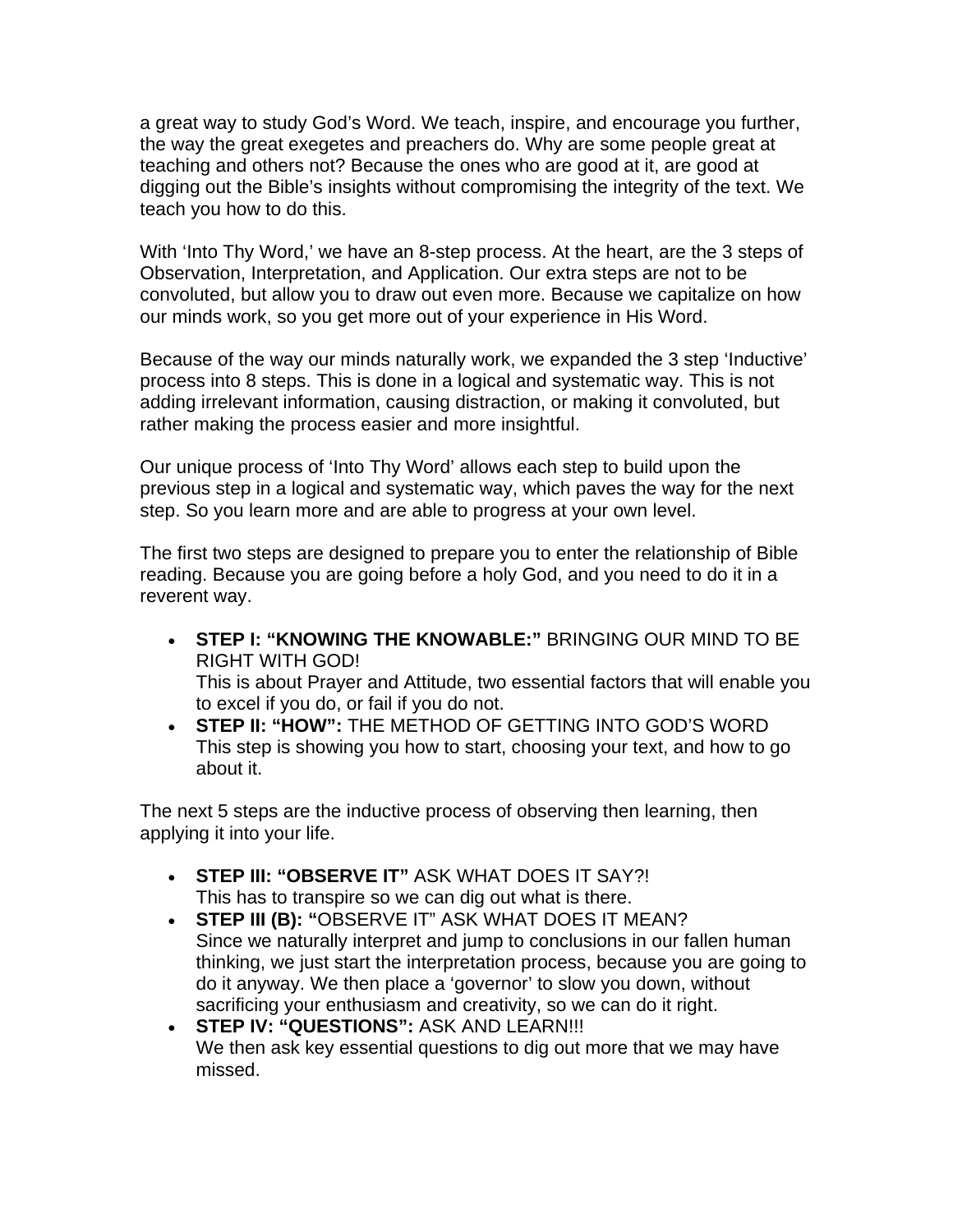#### • **STEP V: "KNOW IT"!!!**

Then we can really start to make sense and internalize the implications and truth, so it effects who we are at the very 'existential' core of our being. This needs to take place before we can apply it. Because we need to be the people of God in order to do the work of God.

#### • **STEP VI: "APPLICATION"!!!**

Then we can apply it. We take a careful look on how we can do this with honesty and forethought. And then take on the responsibility to reciprocate, that is telling others!

The last step is taking the previous steps and writing it down for lasting remembrance and commitment.

## • **STEP VII: "CHARTING YOUR PATH"**

This is so we can keep track what we learn as you progress. You can use this step throughout the inductive process.

# **Go Over How to teach Inductive bible Study:**

## **Into Thy Word "The cheat sheet"**

THE MAIN GOAL OF BIBLE STUDY: DON'T JUST INTERPRET IT, BUT *APPLY IT TO YOUR LIFE!!!*

**STEP I:** *"KNOWING THE KNOWABLE:"* BRINGING OUR MIND TO BE RIGHT WITH GOD!

#### **ATTITUDE is crucial!!!** (Gal. 2:20)

- REMEMBER TO ALWAYS: BEGIN and END YOUR STUDY IN PRAYER and in the meantime be in prayer.
- DIRECT YOUR WILL AND SEIZE THE OPPORTUNITY!!! BE CONSISTENT!!!.
- BE OPEN TO THE HOLY SPIRIT

# **STEP II: "HOW:" THE METHOD OF GETTING INTO GOD'S WORD**

**LOOK AT THE WHOLE BOOK** at least three times in an easy to read translation. Then read each chapter you are studying in a good translation at least three times. Then read the verses, verse by verse in order.

**STEP III: "OBSERVE IT:"** ASK WHAT DOES IT SAY?! Before you ask what does it mean and how to apply it to your life!

Give the Book the "Looks:" Purpose; Repeated Phrases; The Point; Who is involved; The time & sequence of events, "once, then, now, will be, etc." Look for persons, places, ideas; Logical Connectives, i.e. Therefore, But, Since, So, Thus, Because, For, That, etc. What is actually being said?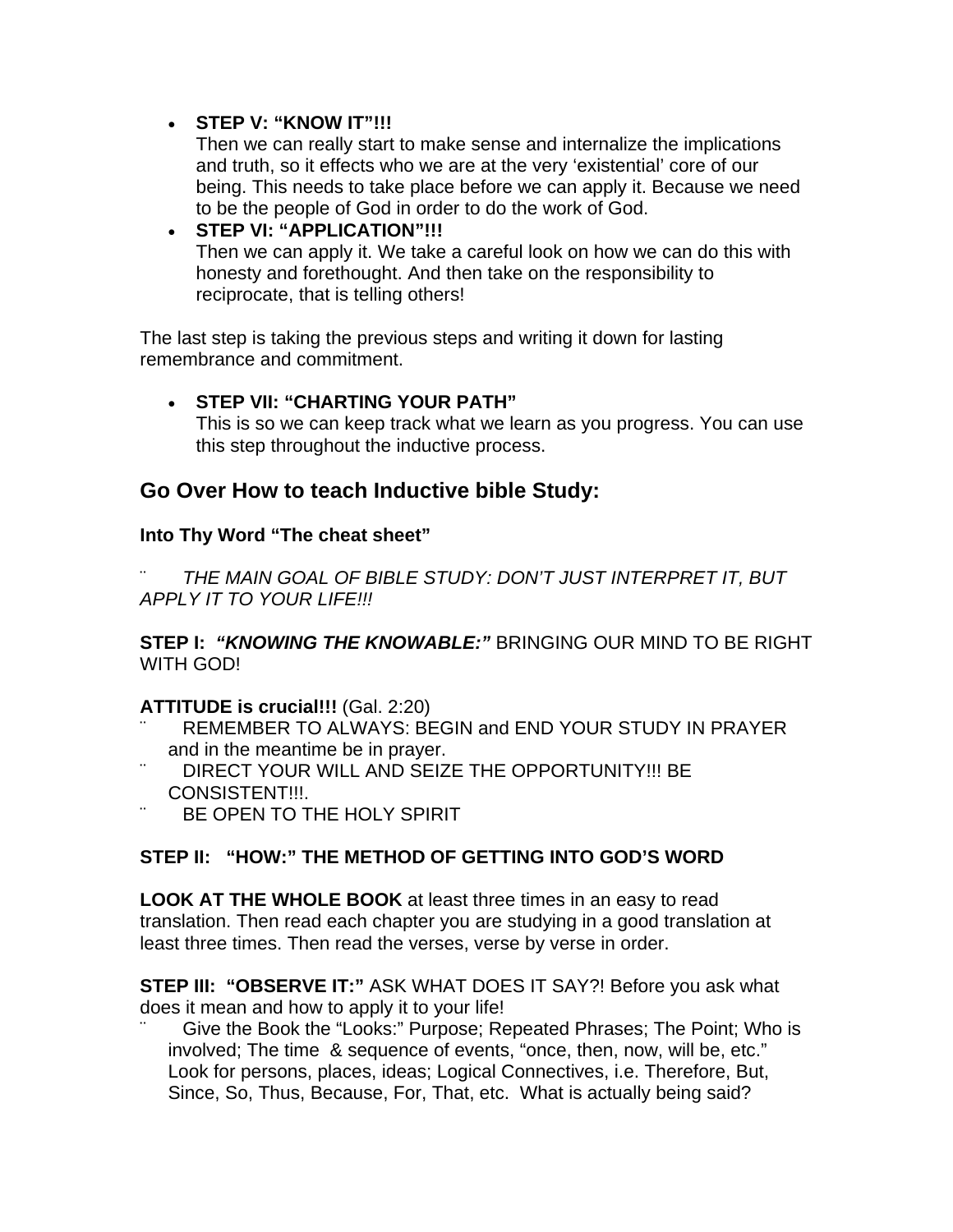- ¨ Verbs are crucial! Check out **NOUNS** in "Bible Dictionaries."
- ¨ Consider repeated words & phrases.
- Compare passage/verse to similar verses i.e. "Scripture interprets" scripture." Use a "Concordance."
- ¨ Notice what is being taught
- ¨ Notice the promises
- Notice carefully the underlining principle(s) & implications
- ¨ What about the life, work, teaching, presence of Jesus Christ?
- Look out for types of "literary style;" history, philosophy, drama, poetry, wisdom and law.
- Look at different translations

## **STEP III (B): "OBSERVE IT:"** ASK WHAT DOES IT MEAN?

**Let God have His way with you!** Ask our Lord to open you before Him, to allow yourself to go beyond your culture, education and experience! Then the meaning will come alive!

- ¨ We must know our weaknesses and limitations because of sin!
- We must be aware of our nature and the nature of Scripture and the Divine Authors intent.
- Be focused on Christ not ourselves.
- Be aware of the CONTEXT!!!!! The "historical" and "literary" settings?" What is going on?
- ¨ What is the point and train of thought?
- ¨ ANALYZE by gathering facts and all the information available to you.
- ¨ Paraphrase the passage yourself.
- ¨ What is supported?
- What are the conclusions?

Make an emotional identification into the text.

## **THINGS TO ASK AND TO APPLY:**

- ¨ Ask what is actually being said?
- ¨ Try reading aloud!
- ¨ Consider nothing insignificant!
- ¨ Have a mentor to ask questions.
- ¨ Look for stuff to carry out in your life.
- ¨ Write down your questions
- ¨ What are the implications & promises to be applied to transformed us?
- ¨ What about the life, work, teaching, and presence of Jesus Christ?
- ¨ How can I model His Character?
- ¨ What is our duty?
- ¨ What is God's character?
- Make a commitment to the meaning.
- ¨ Try to write the verse or entire passage in your own words!
- Accept what It says: This is God's Word!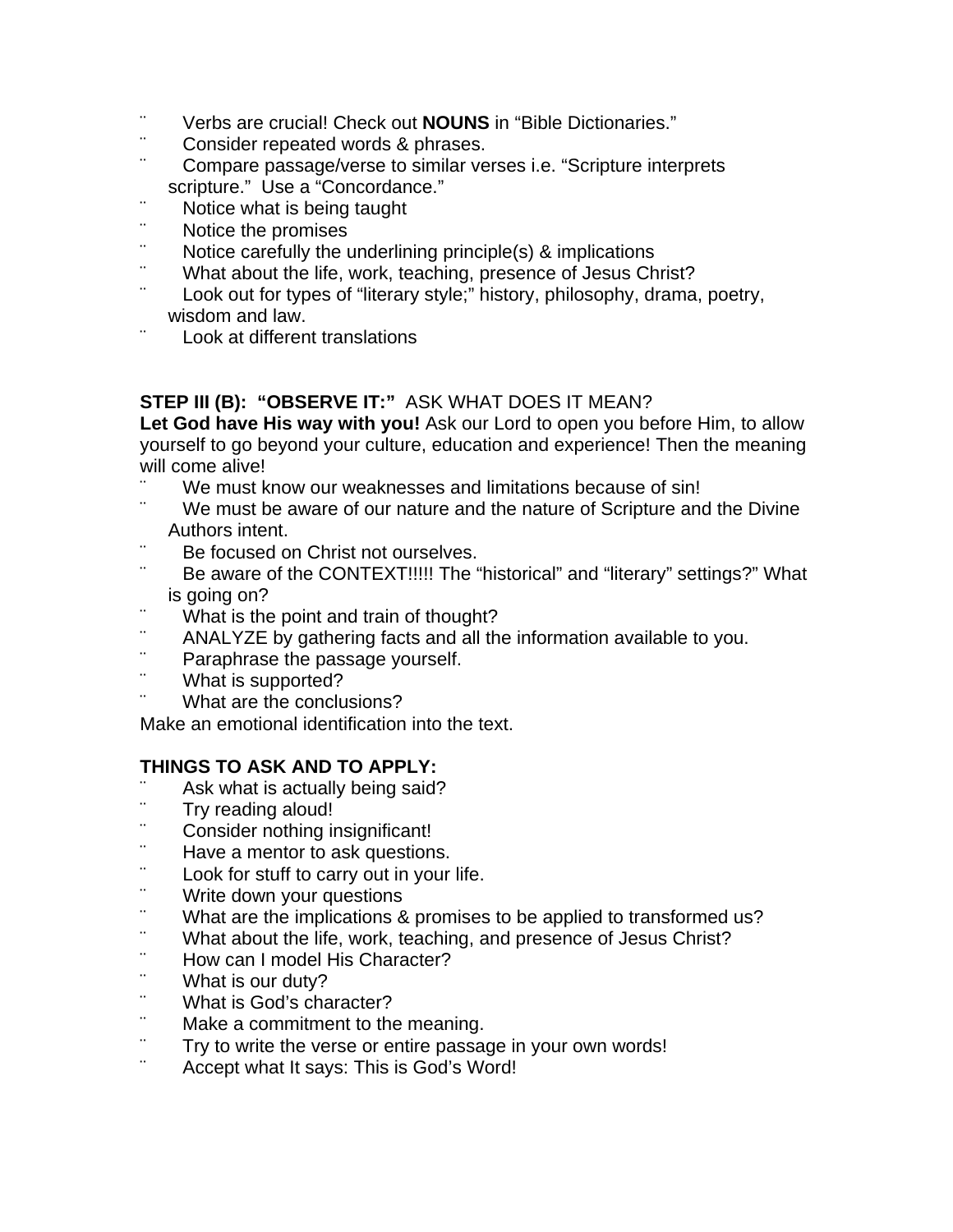# **STEP IV: "QUESTIONS:"** ASK AND LEARN!!!

#### **THE SIX BIG Q'S WE MUST ALWAYS ASK!**

- ¨ **WHO:** are the people? Who did it? Who can do it? Who is it talking about?
- **WHAT:** is it saying? What is happening? What is it talking about? What did they do?
- **WHERE:** are they going? Where did it happen? Where will it take place?
- ¨ **WHEN:** did it happen? When will it happen? When can it happen?
- ¨ **HOW:** did it happen? How can it happen? How was something done?
- **WHY:** did he say that? Why did he do that? Why did they go there?

# **ASK THESE ADDITIONAL QUESTIONS:**

- ¨ Are there any commands?
- ¨ Are there any contrasts?
- ¨ Are there things repeated?
- ¨ Is there cause and effect?
- ¨ Is there a problem and solution?
- ¨ Are there any promises?
- Are there any connections to other parts of the Bible?
- Notice the setting!

## **STEP V: "KNOW IT"!!!**

## **START LOOKING FOR THE ANSWERS**

- WHAT DOES SOMETHING MEAN AND WHY IS IT THERE?
- Be sure your information is correct!!!
- Use good commentaries, Study Bibles, and Bible dictionaries.

## **Digging Personally:**

- ¨ How are you encouraged & strengthened?
- ¨ Where have you fallen short, and how can you improve?
- ¨ What do you now intend to do with the information given to you?
- ¨ We must have the confidence that the Bible is truth! This is knowing It!
- ¨ We must allow God's Word to break our will and desires over to His!
- ¨ What did God say to you today?
- ¨ Is there a sin in your life that needs to be confessed and repented?
- ¨ Are you appreciating it?
- Are you receiving and practicing the great benefits to others around you?
- Are you a changed person as a result of receiving the Word?

## **STEP VI: "APPLICATION!!!"** (Gal 5:21-26)

- Application comes out of a Changed life. And leads to a life transformed!
- ¨ What must I do to make God's Word real in me? What is my response?
- ¨ When will it end up in my day planner?
- Mediate over the passage